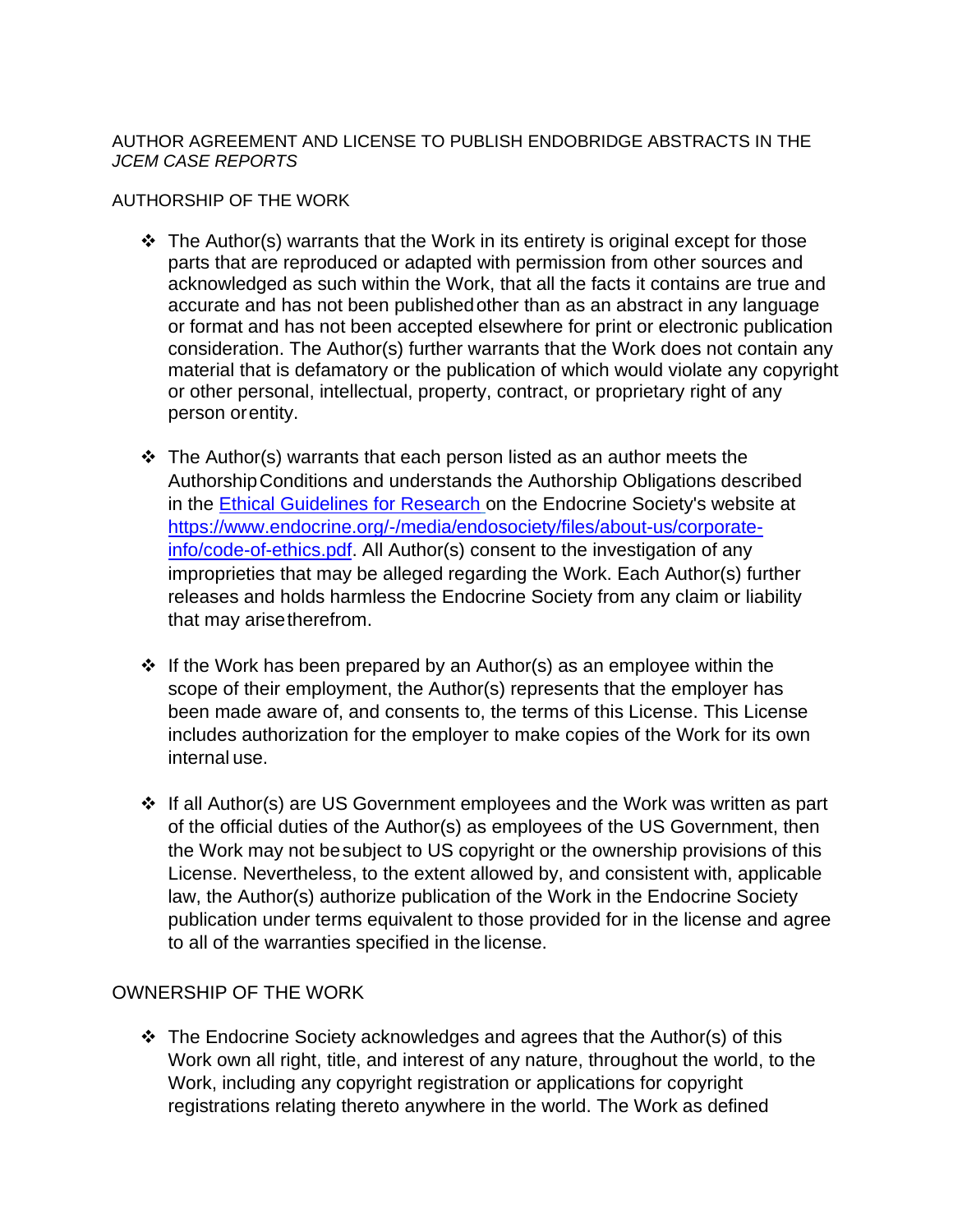includes but is not limited to text, figures, tables, artwork, abstracts, cover images, summaries, and supplemental data. Notwithstanding the foregoing, the Endocrine Society may secure copyright registration for any collection or compilation in which the Work is published by the Endocrine Society.

❖ The Author(s) grants to the Endocrine Society, for the full term of copyright and any extensions thereto a sole and exclusive (except as provided in this Agreement) irrevocable license to publish, sell, reproduce, distribute, transmit, display, store, translate, create derivative works from and otherwise use the Work in any language or in any form, manner, format, or medium now known or hereafter developed without limitation throughout the world, and to permitand/or license others to do any or all of the above.

## USE OF THE WORK

❖ The Author(s) agrees that when reproducing the Work or extracts from it, the Author(s) will credit first publication of the Work in the Endocrine Society publication by name, *JCEM Case Reports.* 

## *The Author(s) retains the following nonexclusive rights:*

- $\circ$  The Author(s) reserves the right after publication of the Work to use all or part of the Work in compilations or other publications of the Author's own works, and to make copies of all or part of the Work for the Author's use for lectures, classroom instruction, or similar uses.
- $\circ$  The Author(s) reserves the right to post the Work (including the Endocrine Society's formatted PDF) after final publication on the Author(s)'s web page provided that a link to the article in the Endocrine Society's publication is included, *JCEM Case Reports.*
- $\circ$  The Author(s) reserves the right to post and update the Work on preprint services provided that the Endocrine Society-formatted files (HTML and PDF) are not used and that a link to the Work in the Endocrine Society's publication is included, *JCEM Case Reports.*
- o The Author(s) reserves the right to deposit his or her final accepted manuscript in the Author(s)'s funding body's archive or designated repository; provided that a link to the Work in the Endocrine Society's publication is included, *JCEM Case Reports.*